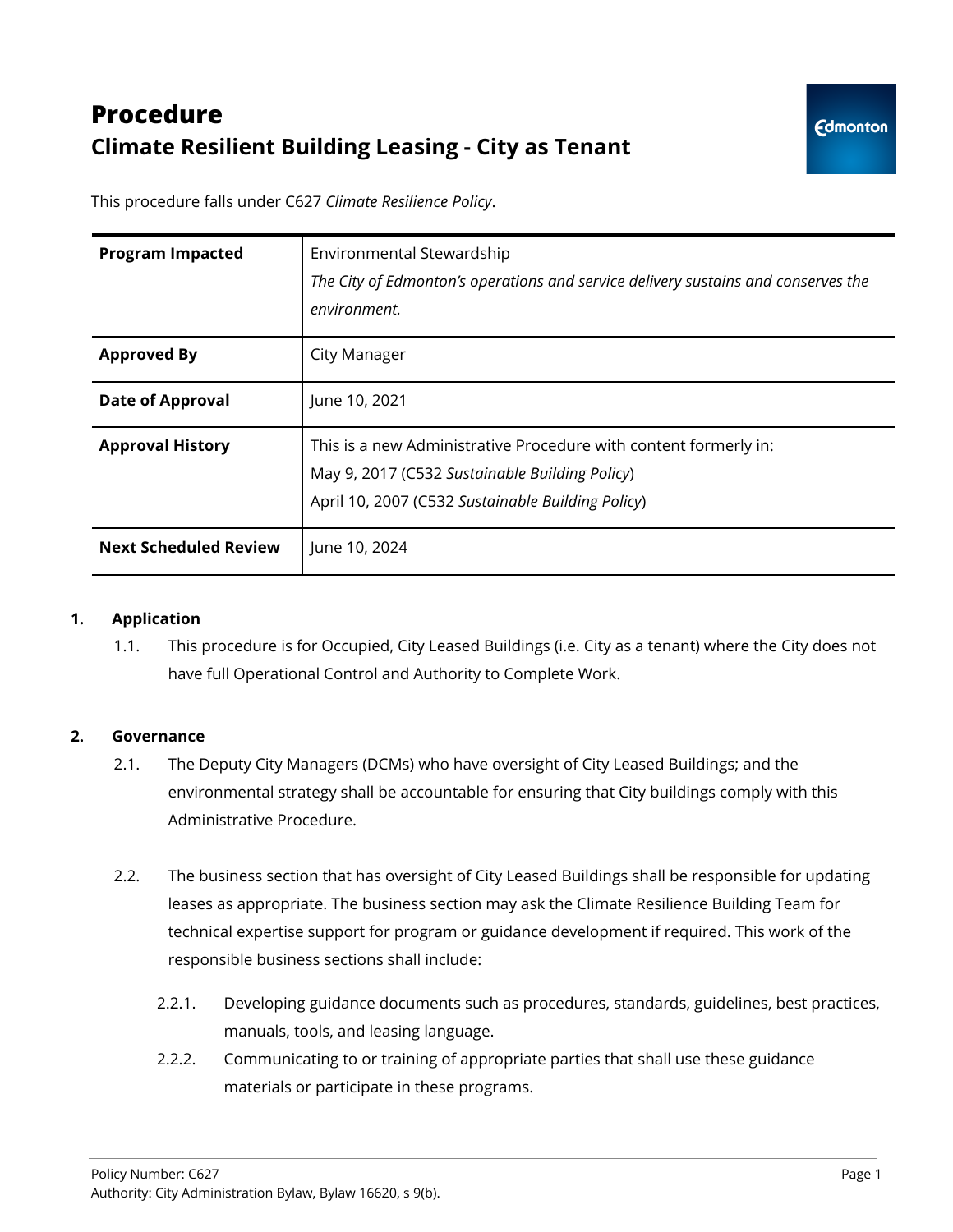- 2.2.3. Developing and prioritizing capital and operating budget profile(s) that are impacted by this Administrative Procedure.
- 2.2.4. Through training and recruitment, ensuring sufficient internal expertise related to Climate Resilient Building Practice, to support effective and efficient procedure implementation (e.g. Key Procedure users shall be supported in the application and maintenance of LEED or other green professional accreditations).
- 2.2.5. Annual, or as requested, reporting to the Climate Resilient Building Committee on program or guidance status including above mentioned items.
- 2.3. A Climate Resilient Building Team shall exist for the purposes of oversight, as outlined in their Terms of Reference. Oversight by the Climate Resilient Building Team includes the following;
	- 2.3.1. Policy implementation, including ensuring that the appropriate business section(s) develop and maintain guidance documents such as procedures, standards, guidelines, best practices, manuals, and tools. This will include communications to or training of appropriate parties on the use of these policy implementation tools;
	- 2.3.2. Policy evaluation in the form of compliance reporting: annual reporting to the City Manager and City Council on policy compliance, including all exceptions to the Administrative Procedures; and
	- 2.3.3. Periodic evaluations of the appropriateness and effectiveness of the Administrative Procedure, and Climate Resilient Building Team membership.

# **3. Requirements**

- 3.1. The City will understand the energy use and greenhouse gas impacts of the buildings it leases from others, where the term is greater than five years, prior to entering into leases and lease renewals. It will consider these impacts as a part of its selection criteria:
	- 3.1.1. When the business section that has oversight of City Leased Buildings is evaluating properties to lease, the total site Energy Use Intensity (EUI), total annual Greenhouse Gas (GHG) emissions, and GHG Emissions intensity of the building will be used in the comparison process. The landlord shall be asked to provide access to total annual electricity consumption (kWh) and the total natural gas consumption in (GJ) for the whole building or, if not possible, for the space that the City is leasing. The landlord shall also provide the total area of the Building and the specific area we are leasing for the most recently occupied year.
	- 3.1.2. The GHG emissions for the Building will be calculated using the annually updated emissions factors for grid electricity and natural gas use. These figures will be provided by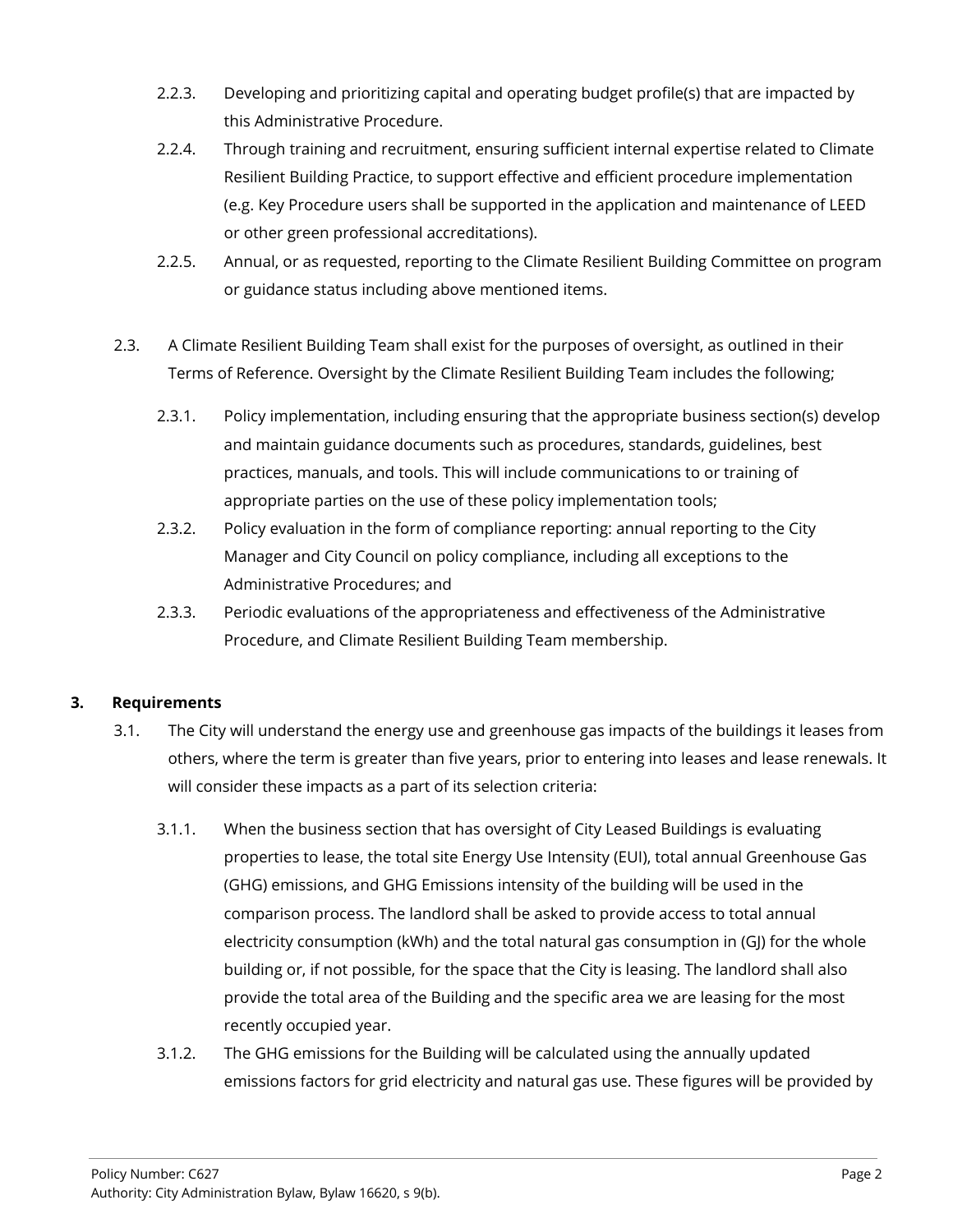City Environmental Strategies until such time as a Carbon Budgeting protocol is developed to support these calculations. The information requested from the landlord will then be used to calculate the total annual energy consumption per area in  $GI/m$ , total annual GHG emissions in metric tonnes of CO2e, and total emissions intensity in  $kg CO2e/m$ 2

- 3.1.3. The Building's individual EUI and Emissions Intensity will be compared to Buildings of a similar type in the City of Edmonton's Benchmarking program.
- 3.1.4. The comparative EUI, the comparative emissions intensity, and the total annual emissions will be presented to the business area for consideration during the deliberation process.
- 3.2. The energy consumption and GHG emissions attributed to the space the City has leased will be calculated as part of the Corporate Greenhouse Gas Inventory where Operational Control is held by the City.
	- 3.2.1. If the City is in an existing lease agreement with the Building owner, the City will request that the owner provide the annual utility information for those utilities that create scope one and two GHG Emissions (e.g. electricity, natural gas, water). This information will either be integrated into the City's EnergyCAP system with the support of the Utility Supply team or provided to the corporate greenhouse gas inventory lead in City Environmental Strategies by March 1 for the previous calendar year.
	- 3.2.2. If the City is in the process of negotiating a lease renewal or new lease agreement the City will require that the owner of the Building to provide the annual utility information for those utilities that create Scope One and Two GHG Emissions (e.g. electricity, natural gas,). This information will either be integrated into the City's EnergyCAP system with the support of the Utility Supply team or provided to the corporate greenhouse gas inventory lead in City Environmental Strategies by March 1 for the previous calendar year.
	- 3.2.3. For those Buildings with partial City tenancy either prorated data based on submeters or leased percentage of Building can be provided.
- 3.3. BOMA BEST certification, at a minimum, will be required for new office and commercial leases and lease renewal over 1,000 sq.m in situations where the term is greater than five years and that leased space is greater than 50% of the total Building area.
	- 3.3.1. When looking for real estate and negotiating leases the business section that has oversight of City Leased Buildings will include ongoing BOMA BEST certification in the leasing process and negotiations.
	- 3.3.2. The City's BOMA BEST team will provide the owner with any information belonging to the City of Edmonton that is required for BOMA BEST certification of the Building.
	- 3.3.3. BOMA BEST certification must be obtained within the two years of the lease, and held during the duration of the lease.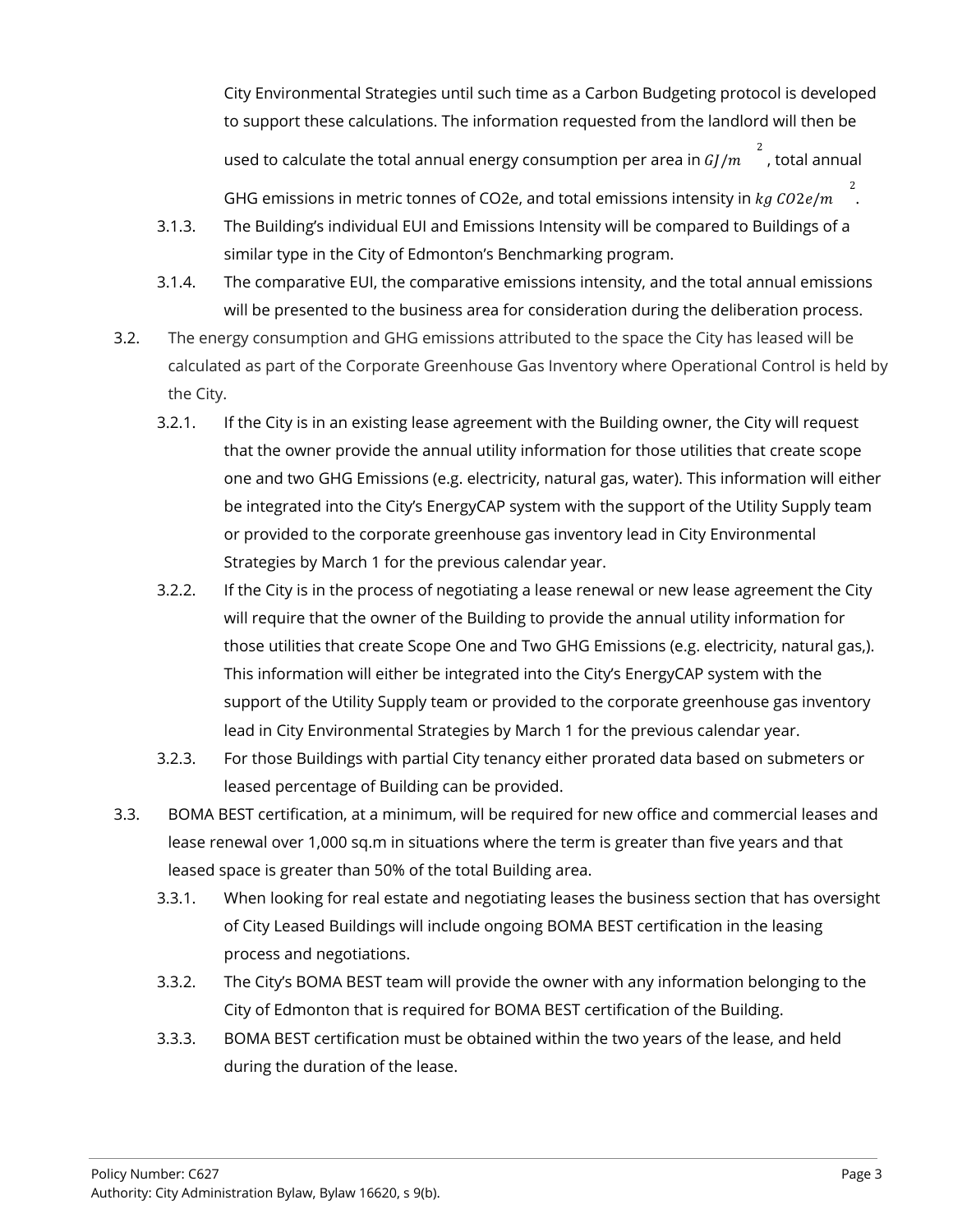- 3.3.4. Notice of certification will be reported to the Climate Resilient Building Team at the beginning of each certification term and will include the term length.
- 3.4. All eligible leased Buildings will participate in the City of Edmonton's Building Energy Benchmarking Program.
	- 3.4.1. If the City is in an existing lease agreement with the Building owner. The City will formally request that the owner participate in the City of Edmonton's Building Energy Benchmarking Program.
	- 3.4.2. If the City is in the process of negotiating a lease renewal or new Lease agreement the City will require that the owner of the Building participate in the City's Building Energy Benchmarking program for the Building being leased as part of the lease agreement.
	- 3.4.3. Participation will be reported to the Climate Resilient Building Team annually.
- 3.5. All eligible leased Buildings will be provided with information about the City's Corporate Climate Leader Program and encouraged to participate.

# **4. Exceptions**

- 4.1. Buildings that meet the application criteria (Section 1: Application) of this Administrative Procedure, but for some extraordinary reason cannot meet the Administrative Procedure requirements, may apply for an exception. Exceptions should only be requested as an absolute last resort.
- 4.2. In any case where the requirements of this procedure will not be met for lease renewals a request for an exception shall be evaluated (and approved if appropriate) by the business section that has oversight of City Leased Buildings in the regular lease negotiation process.
- 4.3. For new leasing agreements a request for an exception shall be made as follows:
	- 4.3.1. A summary of the issue, reasoning for the exception request, and supporting documentation shall be submitted to the Climate Resilient Building Team. This request must be signed by the appropriate GS and/or Director.
	- 4.3.2. The Climate Resilient Building Team will review the documentation and will:
		- 4.3.2.1. First: Provide a recommendation to the business section that has oversight of City Leased Buildings for additional steps or opportunities to be investigated that could improve project alignment with the Administrative Procedure requirements. The business section that has oversight of City Leased Buildings will implement the suggestions and report back to the Climate Resilient Building Team with the results if still not compliant with the Administrative Procedure. Then:
			- 4.3.2.1.1. Agree with the submitted analysis and recommend that the project is granted an exception (with or without conditions). Or;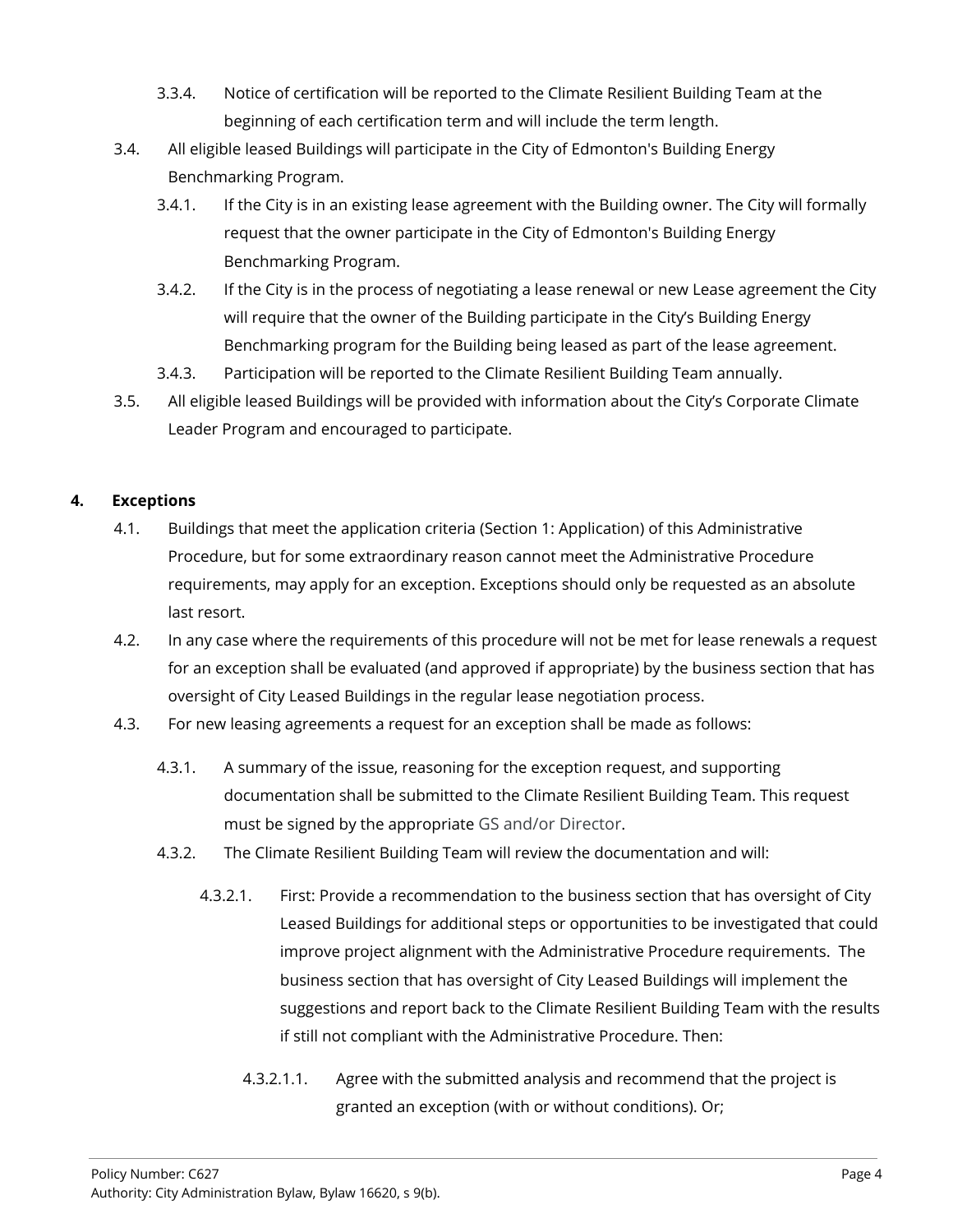- 4.3.2.1.2. Disagree with the submitted analysis and recommend that the acquisition is not granted an exception (either in full or part). Providing a recommendation for how the project could meet the Administrative Procedure requirements.
- 4.3.3. Once the Climate Resilient Building Team provides a decision on the project's request for an exception, the Climate Resilient Building Team will submit the request and their recommendation to the DCM(s), whose business unit(s) are responsible for achieving the specific policy standard(s) via the appropriate protocols. The DCM's approval is required to formally authorize an adjustment to the policy standards through an exception to the Administrative Procedure(s).
- 4.4. If not communicated directly to the Climate Resilient Building Team the business section that has oversight of City Leased Buildings shall submit the formal decision of the DCM to the Climate Resilient Building Team for tracking and reporting purposes.

# **5. Evaluation of Alternative Certification Options**

- 5.1. Alternative certification systems may be used if the alternative is shown to be:
	- 5.1.1. Already in place at the Building, or
	- 5.1.2. more appropriate for the type of Building, and
	- 5.1.3. equivalent or better than the required certification with regards to energy and greenhouse gas performance.
- 5.2. The alternative certification option with the justification noted above will be submitted to the Climate Resilient Building Team for review, discussion, and recommendation and will either be approved or rejected as an acceptable alternative. No additional DCM approval will be required if approved. An example for the purposes of leasing would be if a Building that we are looking to lease is LEED Existing Building certified rather than BOMA BEST certified.

## **Definitions**

Unless otherwise specified, words used in this procedure have the same meaning as defined in the C627 Climate Resilient Policy.

- *Authority to Complete Work* The full authority to introduce and implement asset improvement or construction at the Building (e.g. renovations, additions).
- *BOMA BEST* A voluntary certification program that provides a framework for assessing the environmental performance and management of existing Buildings. The rating system assesses ten key areas including: energy, water, air, comfort, health and wellness, custodial, purchasing, waste, site and stakeholder engagement. Refer to external BOMA BEST resources for more information.